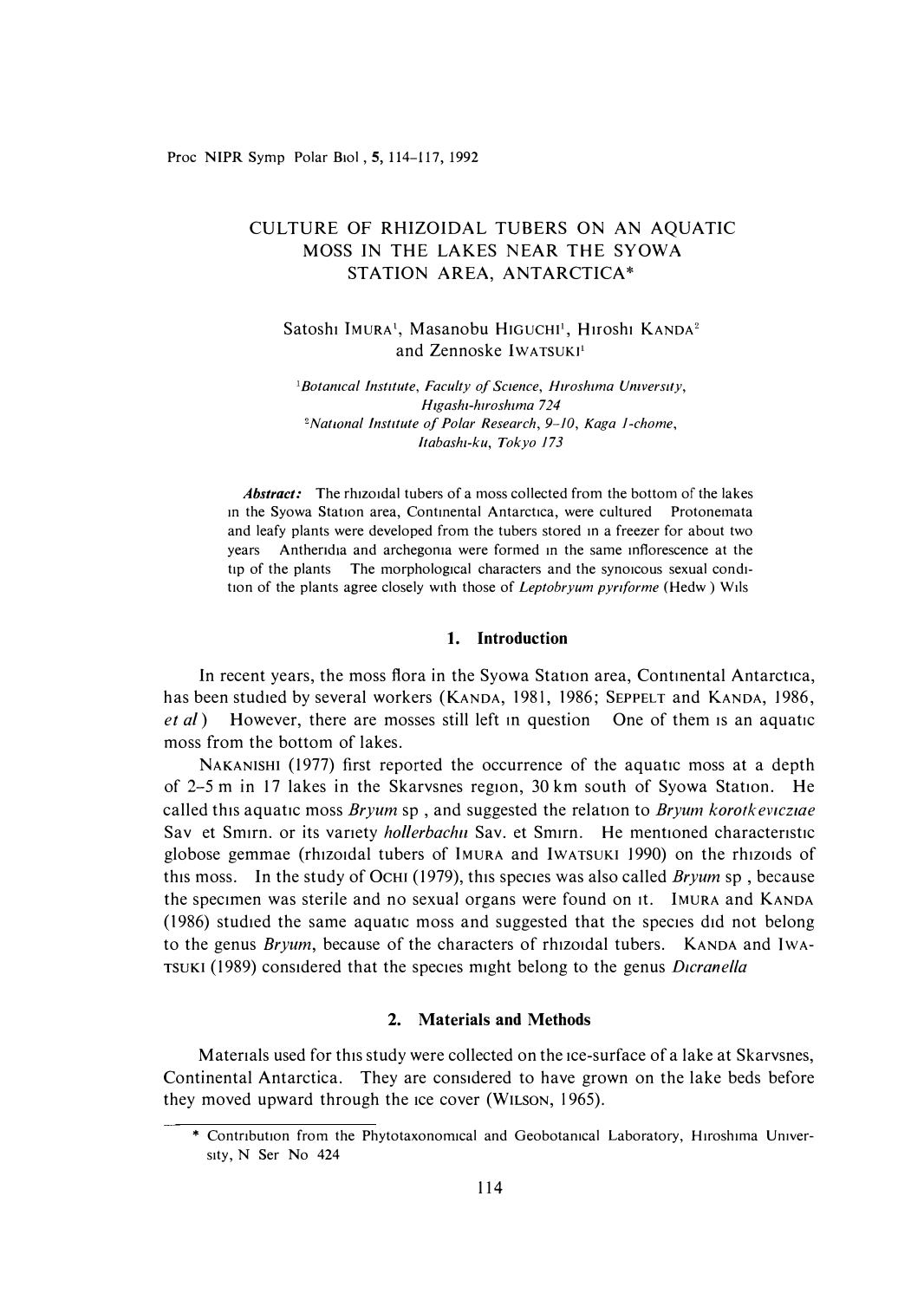*Culture of Rh1zo1dal Tubers on an Aquatic Moss* 



*Ftg 1 Cultured plants on ceramic wool sheets m a plasflc box* 

Materials were kept frozen during transport to Japan at  $-20^{\circ}$ C, and later they were stored in a freezer  $(-20^{\circ}C)$  for about two years before the experiment.

Rhizoidal tubers were separated from rhizoids and sterilized for 5 minutes in 20 ml of  $1\%$  NaClO solution with one drop of the surface active agent, and washed several times with autoclaved water. They were sown on 1 cm thick ceramic wool sheets in plastic boxes (7.5H $\times$ 6D $\times$ 6W cm) with 30 ml of Knop III liquid medium (NEHIRA, 1964), adJusted to pH 6 (Fig I) The expenment was earned out on 21 September 1990 at a temperature of  $20\pm2^{\circ}$ C under a light intensity of 2000–2500 lux obtained from white fluorescent tubes with 12 hours diurnal light-dark cycle.

### **3. Results and Discussion**

Rhizoidal tubers germinated within  $5$  days after sowing on the medium germination, protonemata extended from germination pores of some cells of the rhizoidal tubers (Fig 2). After about 20 days, the protonemata developed vigorously on the medium.

After about 30 days from the beginning of cultivation, buds were formed on the protonemata After about 90 days, the buds had grown up to about I cm high plants, and mflorescences were formed at the apex of stems (Figs. I and 3) In the mflorescence, 5-17 anthendia (Fig. 4) were observed with many paraphyses. In this penod, no archegoma were found. After about 120 days, 1-7 archegoma (Fig. 5) were found in the same inflorescence (synoicous) After that, inflorescences were commonly found on the apices of many stems The following is the description of plants developed from protonemata

Stems with small, slightly thick-walled cortical cells on cross sections (Fig. 11). Lower leaves elliptical, about 0.5 mm long (Fig 6), laxly scattered on stems, upper leaves clustered, linear, 1–2 mm long (Figs 7 and 8), margin weakly crenated near the leaf apex, not bordered (Fig 10), with smooth laminal cells (Fig 9), costae of upper leaves stout and wide.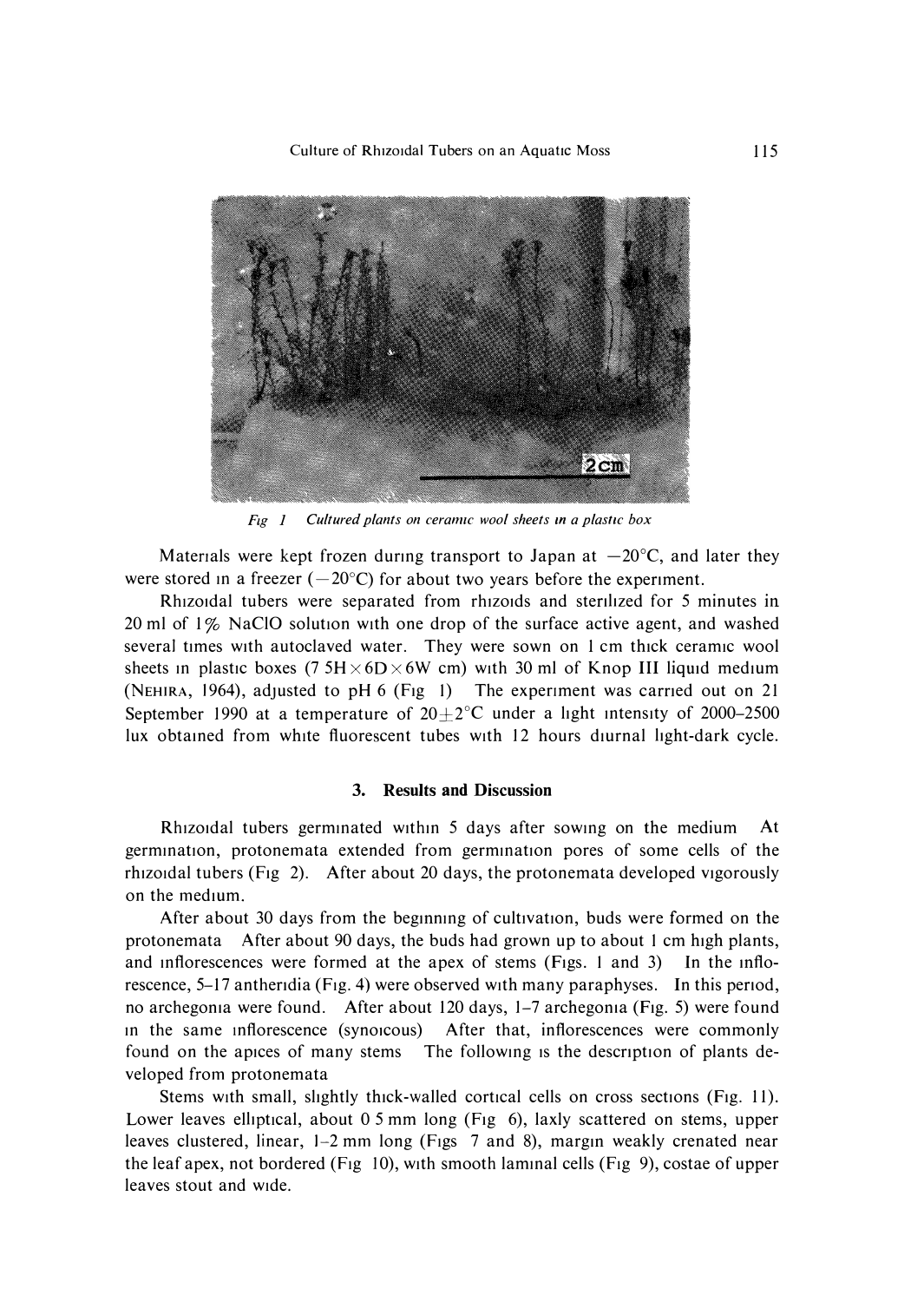

 $Figs 2-I1$ Cultured plants from rhizoidal tubers 2 Germinating rhizoidal tuber 3 Shoot apex with synoicous inflorescence 4 Antheridium 5 Archegonium 6 Lower leaf 7, 8 Upper leaves 9 Portion of cross section of a leaf 10 Marginal leaf cells of the middle part of an upper leaf 11 Portion of cross section of a stem